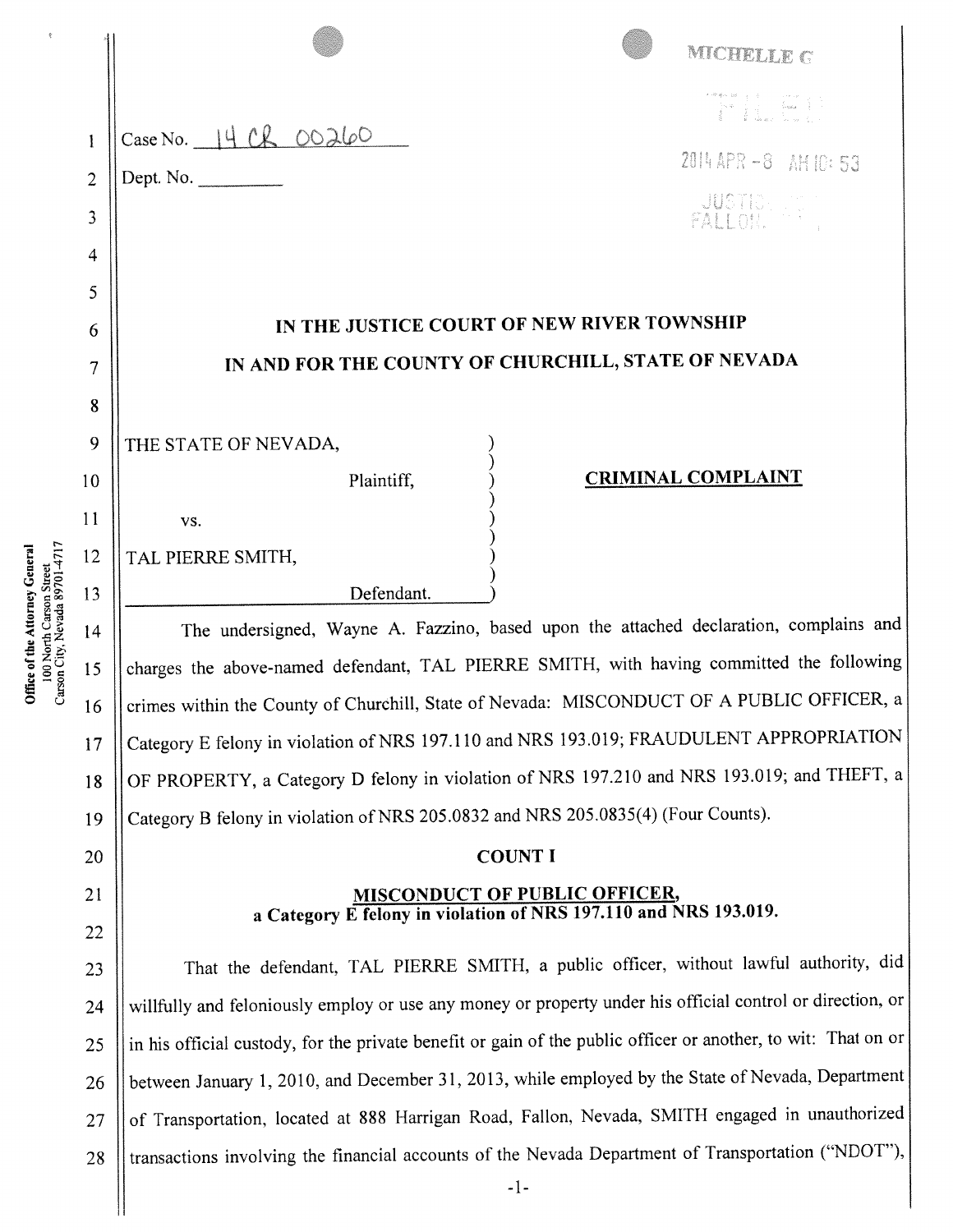1 whereby property, including, but not limited to, goods and equipment, was acquired using funds and/or 2 associated purchase accounts belonging to NDOT, but never delivered to the possession of NDOT, and 3 || instead was diverted for the use of the defendant or third parties for sale or private use, and/or simply 4 was never received by NDOT. SMITH acquired said property in his capacity as a purchasing agent for  $5$  || and employee of NDOT.

### 6 || COUNT II

### 7 || **FRAUDULENT APPROPRIATION OF PROPERTY,** <sup>a</sup> Category D felony in violation of NRS 197.210 and NRS 193.019.

 That the defendant, TAL PIERRE SMITH, <sup>a</sup> public officer, fraudulently appropriated to his own use or to the use of another person, or secreted with the intent to appropriate to such <sup>a</sup> use, any money, evidence of debt or other property entrusted to the officer by virtue of his office, said property 12 | amounting to more than \$650, to wit: That on or between January 1, 2010, and December 31, 2013, while employed by the State of Nevada, Department of Transportation ("NDOT"), located at 888 Harrigan Road, Fallon, Nevada, SMITH engaged in unauthorized transactions involving the financial accounts of NDOT, whereby property, including, but not limited to, goods and equipment, was acquired using funds and/or associated purchase accounts belonging to NDOT, but never delivered to 17 If the possession of NDOT, and instead was diverted for the use of the defendant or third parties for sale  $\parallel$  or private use, and/or simply was never received by NDOT. Through defendant's scheme, SMITH fraudulently appropriated approximately \$250,639.11 in money and/or property.

### 20 || COUNT III

### 21 || THEFT—AMOUNT \$3,500 OR MORE, <sup>a</sup> Category B felony in violation of NRS 205.0832 and NRS 205.0835(4).

23 | That on or between January 1, 2010, and December 31, 2010, at 888 Harrigan Road, in Fallon, 24 Churchill County, Nevada, the defendant, TAL PIERRE SMITH, controlled any property of another 25 person with the intent to deprive that person of the property; and/or converted, made an unauthorized 26 I transfer of an interest in, or without authorization controlled any property of another person, or used the 27 Services or property of another person entrusted to him or placed in his possession for a limited, 28 || authorized period of determined or prescribed duration or for a limited use; and/or obtained real,

8

22

-2-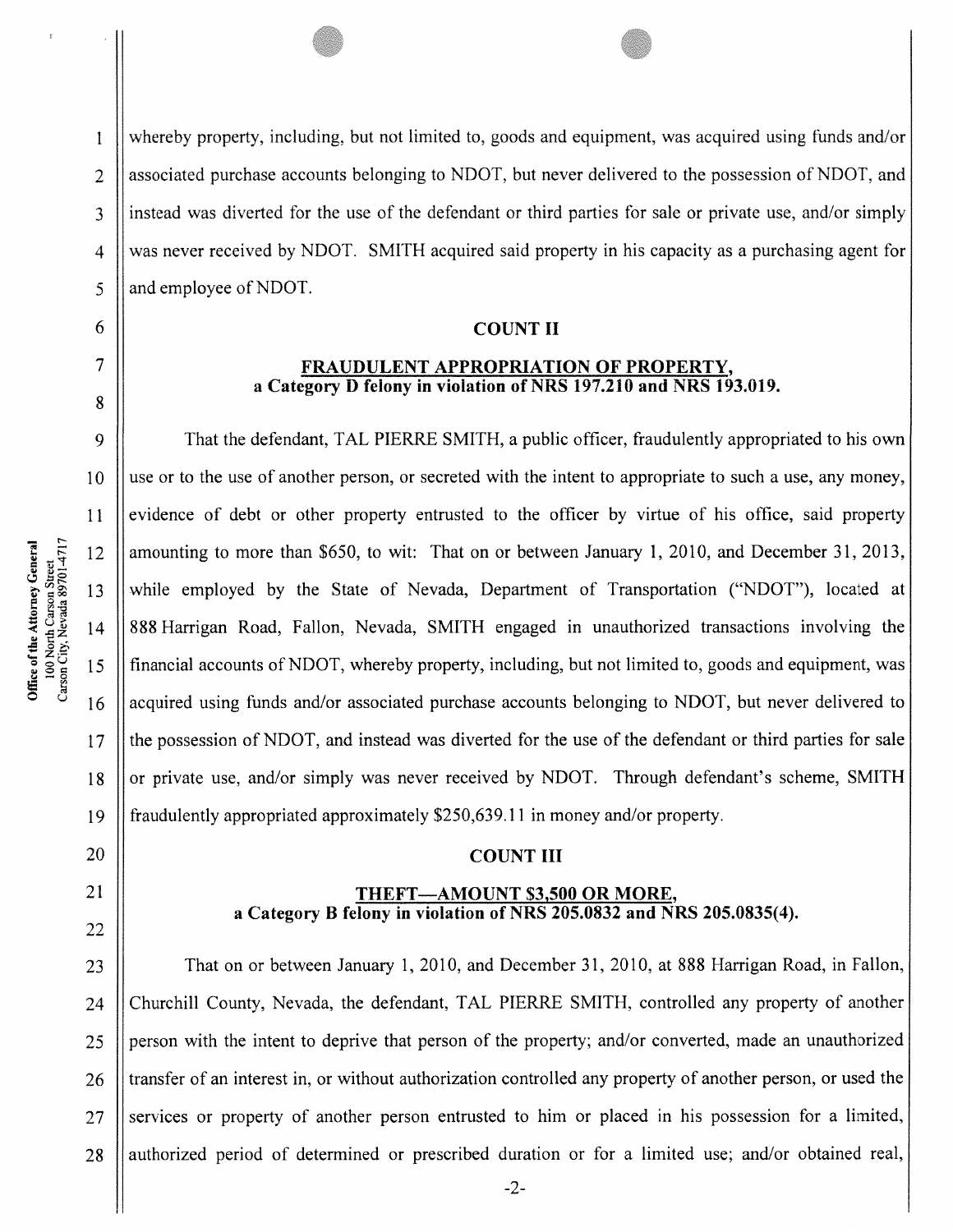19

1 | personal or intangible property or the services of another person by a material misrepresentation with 2 llintent to deprive that person of the property or services; and/or came into control of lost, mislaid or 3 misdelivered property of another person under circumstances providing means of inquiry as to the true 4 | owner and appropriated that property to his own use or that of another person without reasonable efforts 5 Ito know that the property was stolen, to wit: That on or between January 1, 2010, and December 31, 6 || 2010, defendant, an employee of the State of Nevada, Department of Transportation, located at <sup>7</sup> <sup>888</sup> Harrigan Road, Fallon, Nevada, engage<sup>d</sup> in unauthorized transactions involving the financial 8 | accounts of the Nevada Department of Transportation ("NDOT"), whereby property, including, but not 9 | limited to, goods and equipment, was acquired using funds and/or associated purchase accounts 10 || belonging to NDOT, but never delivered to the possession of NDOT, and instead was diverted for the 11 | use of the defendant or third parties for sale or private use, and/or simply was never received by NDOT. <sup>12</sup> Defendant engage<sup>d</sup> in <sup>a</sup> scheme of acquiring property, falsifying and/or altering invoices and/or other 13 | purchase documents in order to conceal the names of the items he purchased and/or to misrepresent the 14 || source of the work order, and ultimately selling, pawning, or retaining said property.

<sup>15</sup> The fraudulent transactions in which defendant engage<sup>d</sup> between January 1, 2010, and <sup>16</sup> December 31, 2010, amounted to more than \$3,500, totaling approximately \$55,006.46.

#### 17 || COUNT IV

### 18 **THEFT—AMOUNT \$3,500 OR MORE,** <sup>a</sup> Category <sup>B</sup> felony in violation of NRS 205.0832 and NRS 205.0835(4).

20 | That on or between January 1, 2011, and December 31, 2011, at 888 Harrigan Road, in Fallon, 21 Churchill County, Nevada, the defendant, TAL PIERRE SMITH, controlled any property of another 22 | person with the intent to deprive that person of the property; and/or converted, made an unauthorized 23 || transfer of an interest in, or without authorization controlled any property of another person, or used the 24 || services or property of another person entrusted to him or placed in his possession for a limited, 25 || authorized period of determined or prescribed duration or for a limited use; and/or obtained real, 26 | personal or intangible property or the services of another person by a material misrepresentation with 27 ||intent to deprive that person of the property or services; and/or came into control of lost, mislaid or 28 || misdelivered property of another person under circumstances providing means of inquiry as to the true

 $\parallel$  -3-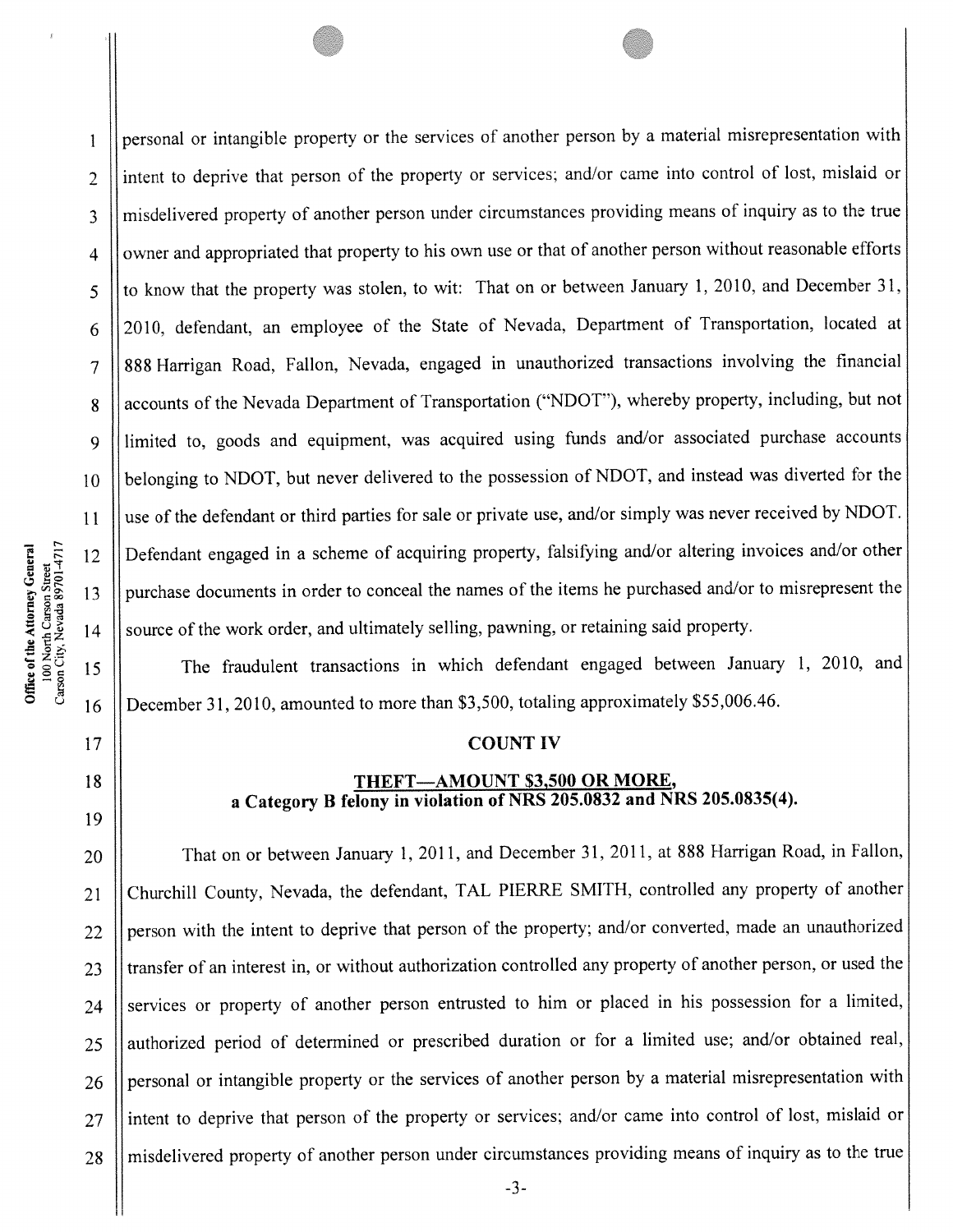I | | owner and appropriated that property to his own use or that of another person without reasonable efforts 2  $\parallel$  to know that the property was stolen, to wit: That on or between January 1, 2011, and December 31, 3 2011, defendant, an employee of the State of Nevada, Department of Transportation, located at 4 | 888 Harrigan Road, Fallon, Nevada, engaged in unauthorized transactions involving the financial 5 || accounts of the Nevada Department of Transportation ("NDOT"), whereby property, including, but not  $6$  || limited to, goods and equipment, was acquired using funds and/or associated purchase accounts 7 | belonging to NDOT, but never delivered to the possession of NDOT, and instead was diverted for the 8 use of the defendant or third parties for sale or private use, and/or simply was never received by NDOT. 9 | Defendant engaged in a scheme of acquiring property, falsifying and/or altering invoices and/or other  $10$  | purchase documents in order to conceal the names of the items he purchased and/or to misrepresent the  $11$   $\parallel$  source of the work order, and ultimately selling, pawning, or retaining said property.

12 | The fraudulent transactions in which defendant engaged between January 1, 2011, and 13  $\parallel$  December 31, 2011, amounted to more than \$3,500, totaling approximately \$70,766.22.

# $\begin{array}{c|c}\n 14 & \text{COUNT V}\n \end{array}$

## $\text{THEFT}$   $\longrightarrow$   $\text{MONT 83,500 OR MORE}$ , a Category B felony in violation of NRS 205.0832 and NRS 205.0835(4).

17 | That on or between January 1, 2012, and December 31, 2012, at 888 Harrigan Road, in Fallon, 18 Churchill County, Nevada, the defendant, TAL PIERRE SMITH, controlled any property of another 19 | person with the intent to deprive that person of the property; and/or converted, made an unauthorized 20 || transfer of an interest in, or without authorization controlled any property of another person, or used the 21 | services or property of another person entrusted to him or placed in his possession for a limited, 22 || authorized period of determined or prescribed duration or for a limited use; and/or obtained real, 23  $\parallel$  personal or intangible property or the services of another person by a material misrepresentation with 24 | intent to deprive that person of the property or services; and/or came into control of lost, mislaid or 25 || misdelivered property of another person under circumstances providing means of inquiry as to the true 26 | owner and appropriated that property to his own use or that of another person without reasonable efforts 27  $\parallel$  to know that the property was stolen, to wit: That on or between January 1, 2012, and December 31, 28 | 2012, defendant, an employee of the State of Nevada, Department of Transportation, located at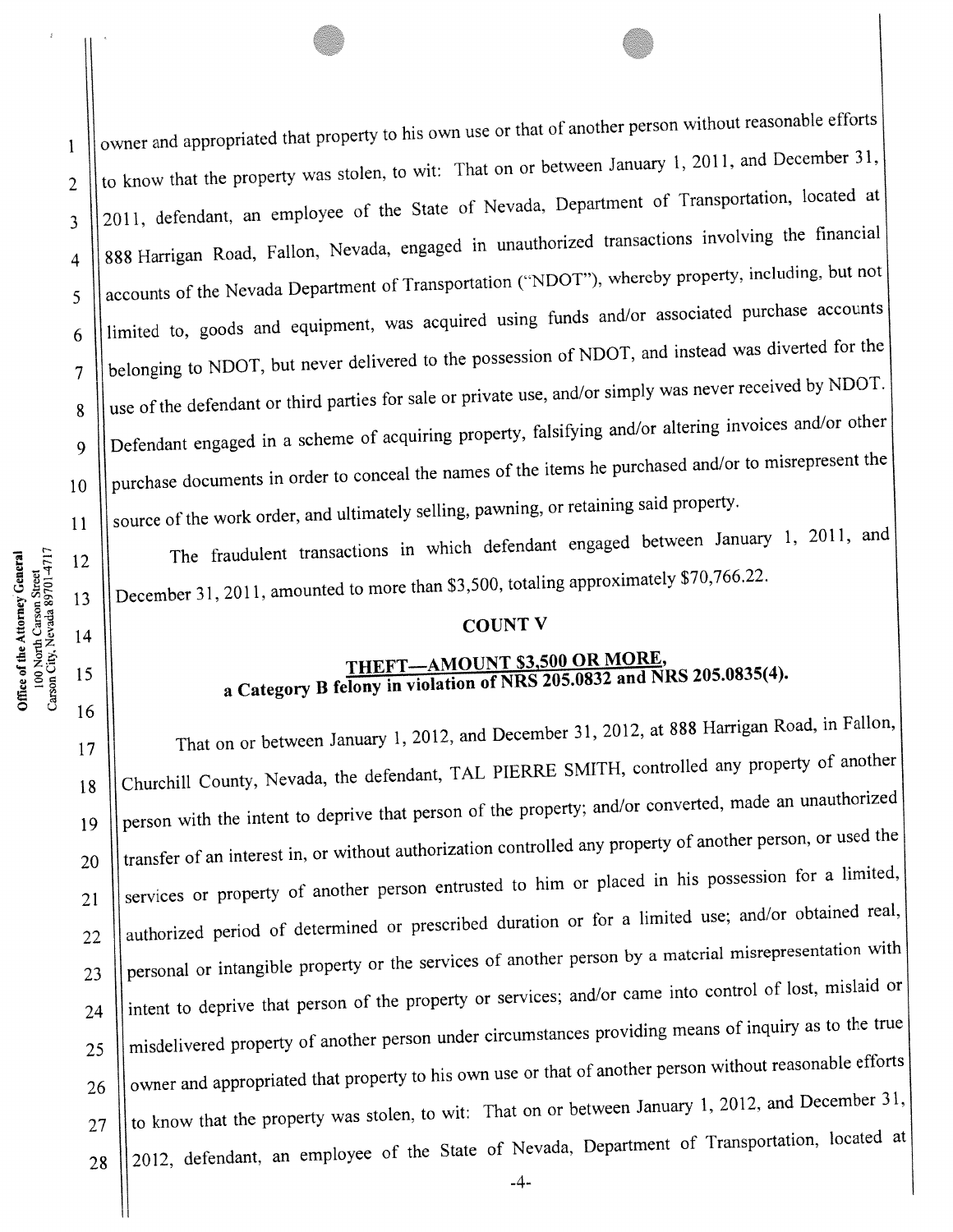$\frac{1}{1}$  888 Harrigan Road, Fallon, Nevada, engaged in unauthorized transactions involving the financial 2 | accounts of the Nevada Department of Transportation ("NDOT"), whereby property, including, but not 3 | limited to, goods and equipment, was acquired using funds and/or associated purchase accounts 4 | belonging to NDOT, but never delivered to the possession of NDOT, and instead was diverted for the  $5$  || use of the defendant or third parties for sale or private use, and/or simply was never received by NDOT.  $6$  | Defendant engaged in a scheme of acquiring property, falsifying and/or altering invoices and/or other 7 | purchase documents in order to conceal the names of the items he purchased and/or to misrepresent the 8 Source of the work order, and ultimately selling, pawning, or retaining said property.

9 | The fraudulent transactions in which defendant engaged between January 1, 2012, and 10 | December 31, 2012, amounted to more than \$3,500, totaling approximately \$68,500.53.

# 11 || COUNT VI

### $\text{THEFT—AMOUNT $3,500 \text{ OR MORE},}$ a Category B felony in violation of NRS 205.0832 and NRS 205.0835(4).

14 | That on or between January 1, 2013, and December 31, 2013, at 888 Harrigan Road, in Fallon, 15 Churchill County, Nevada, the defendant, TAL PIERRE SMITH, controlled any property of another 16 | person with the intent to deprive that person of the property; and/or converted, made an unauthorized 17 || transfer of an interest in, or without authorization controlled any property of another person, or used the 18 Services or property of another person entrusted to him or placed in his possession for a limited, 19 | authorized period of determined or prescribed duration or for a limited use; and/or obtained real, 20  $\parallel$  personal or intangible property or the services of another person by a material misrepresentation with 21 | intent to deprive that person of the property or services; and/or came into control of lost, mislaid or 22 | misdelivered property of another person under circumstances providing means of inquiry as to the true 23  $\parallel$  owner and appropriated that property to his own use or that of another person without reasonable efforts 24  $\parallel$  to know that the property was stolen, to wit: That on or between January 1, 2013, and December 31, 25 || 2013, defendant, an employee of the State of Nevada, Department of Transportation, located at 26 | 888 Harrigan Road, Fallon, Nevada, engaged in unauthorized transactions involving the financial 27 || accounts of the Nevada Department of Transportation ("NDOT"), whereby property, including, but not 28 | limited to, goods and equipment, was acquired using funds and/or associated purchase accounts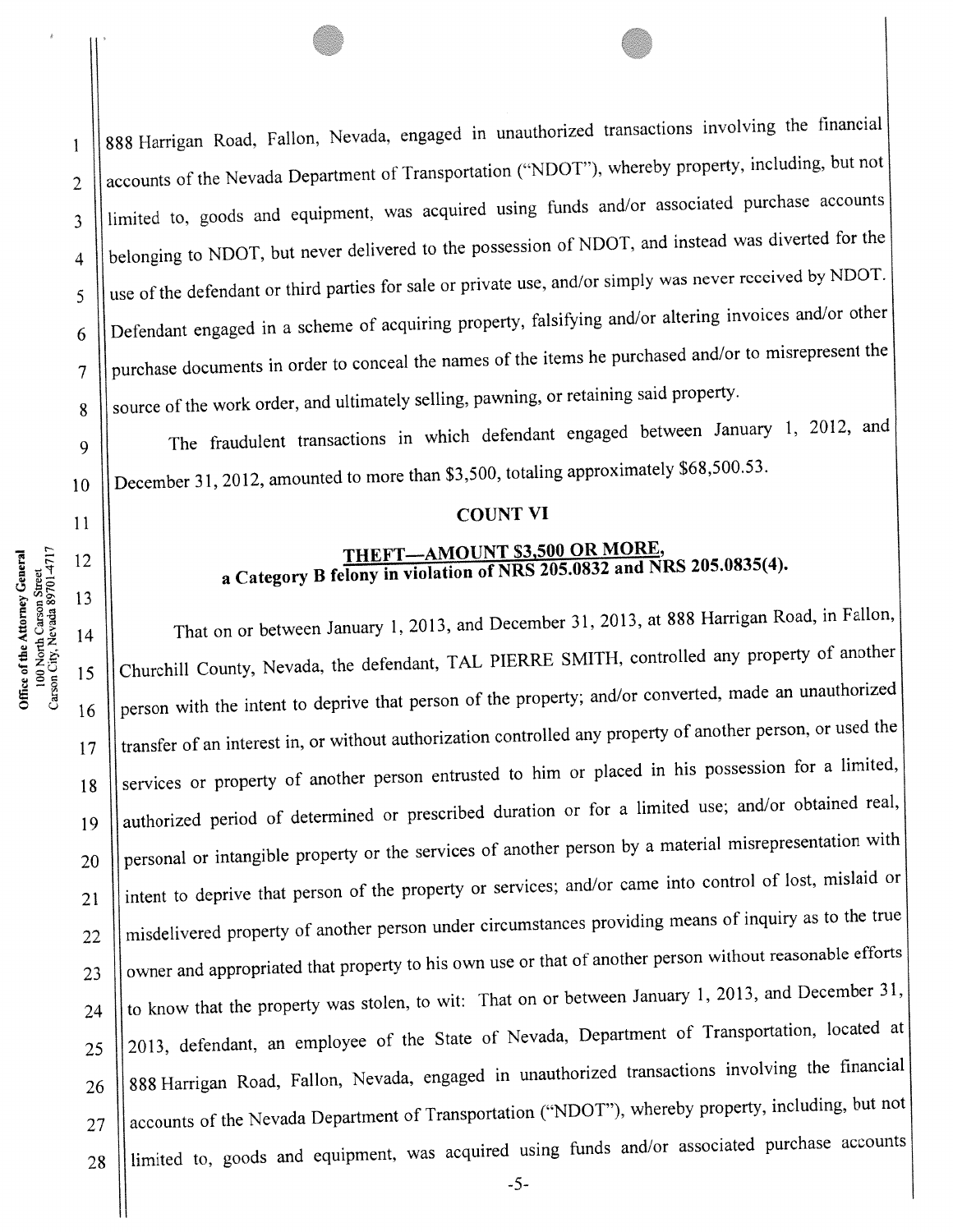<sup>I</sup> belonging to NDOT. but never delivered to the possession of NDOT, and instead was diverted for the 2 || use of the defendant or third parties for sale or private use, and/or simply was never received by NDOT. <sup>3</sup> Defendant engage<sup>d</sup> in <sup>a</sup> scheme of acquiring property, falsifying and/or altering invoices and/or other 4 | purchase documents in order to conceal the names of the items he purchased and/or to misrepresent the  $\lesssim$   $\frac{1}{2}$  source of the work order, and ultimately selling, pawning, or retaining said property.

<sup>6</sup> The fraudulent transactions in which defendant engage<sup>d</sup> between January 1, 2013, and <sup>7</sup> December 31, 2013, amounted to more than \$3,500, totaling approximately \$56,365.90.

8 || All of which is contrary to the form, force and effect of the statutes in such cases, made and 9 | provided, and against the peace and dignity of the State of Nevada.

10 | Said complainant therefore desires that an arrest warrant be issued to said defendant, and that he 11 | be dealt with according to law.

12 | DATED this 8th day of April, 2014.

11 Maine a Jugens

**Office of the Attorney General**<br>100 North Carson Street<br>Carson City, Nevada 89701-4717

13

15

16

17

18

## 19 20 21 22  $23$  SUBMITTED BY: 24 CATHERINE CORTEZ MASTO Attorney General 25 ABIGAIL JAQUETTE MORAN Deputy Attorney General  $26$  | 100 North Carson Street Carson City, Nevada 89701-4717 27  $\|(775)684-1115$  $AMoran@ag.nv.gov$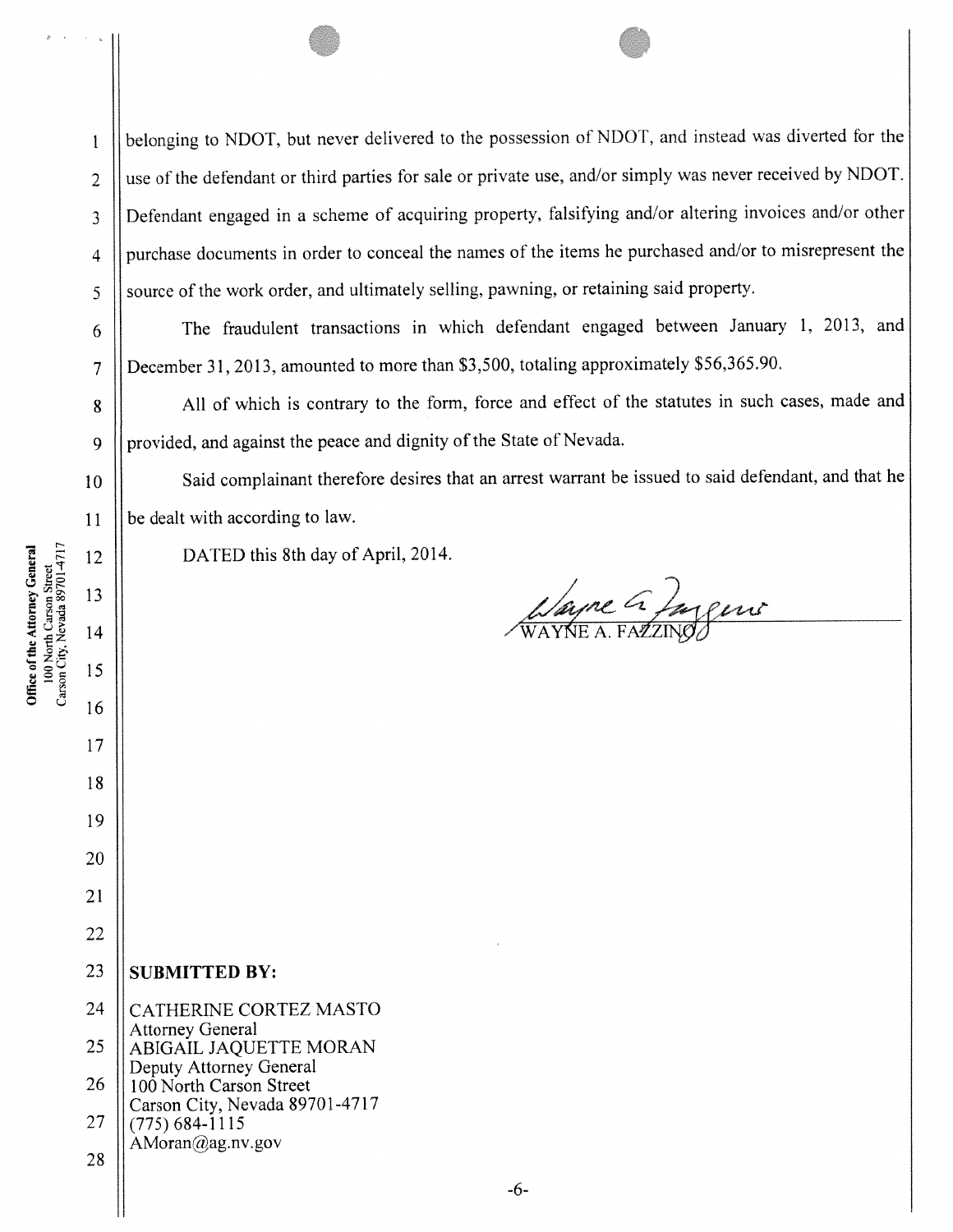|                                                     |            | MICHELLE G                                             |  |
|-----------------------------------------------------|------------|--------------------------------------------------------|--|
| Case No. $14$ CR $00260$                            |            | 2014 APR -8 AM 10: 55                                  |  |
| Dept. No.                                           |            | SUSTRE                                                 |  |
|                                                     |            |                                                        |  |
|                                                     |            |                                                        |  |
|                                                     |            |                                                        |  |
| IN THE JUSTICE COURT OF NEW RIVER TOWNSHIP          |            |                                                        |  |
| IN AND FOR THE COUNTY OF CHURCHILL, STATE OF NEVADA |            |                                                        |  |
|                                                     |            |                                                        |  |
|                                                     |            |                                                        |  |
| THE STATE OF NEVADA,                                |            |                                                        |  |
|                                                     | Plaintiff, | <b>DECLARATION OF</b>                                  |  |
| VS.                                                 |            | PROBABLE CAUSE IN SUPPORT<br>OF CRIMINAL COMPLAINT AND |  |
| TAL PIERRE SMITH,                                   |            | <b>WARRANT OF ARREST</b>                               |  |

14 | I, Wayne A. Fazzino, hereby state, based upon personal knowledge and/or information and 15 | belief, that the assertions of this declaration are true:

16 | 1. That your declarant is a Criminal Investigator employed by the Office of the Attorney 17 || General. Pursuant to my employment, I obtained facts or knowledge of circumstances related to the 18 || offenses of Misconduct of a Public Officer, a Category E felony in violation of NRS 197.110 and <sup>19</sup> NRS 193.019; Fraudulent Appropriation of Property, <sup>a</sup> Category <sup>D</sup> felony in violation of NRS 197.210 20 || and NRS 193.019; and Theft (Four Counts), a Category B felony in violation of NRS 205.0832 and <sup>21</sup> NRS 205.0835(4), having been committed in Churchill County. Nevada. This knowledge was obtained 22 || through an interview with defendant Tal Pierre "Pete" Smith ("SMITH"), interviews with witnesses 23 || from the Nevada Department of Transportation ("NDOT"), my review of memoranda and supporting 24  $\parallel$  documentation provided by NDOT, and my own investigation, as follows:

25 | 2. That on October 10, 2013, I was assigned a state employee misconduct investigation 26 || involving SMITH, a Supply Technician II, employed with NDOT, District II, Reno, Nevada. SMITH 27 | was assigned to NDOT's Equipment Bureau facility at 888 Harrigan Road in Fallon, Nevada.

28

 $\epsilon$  ,  $\epsilon$ 

ة a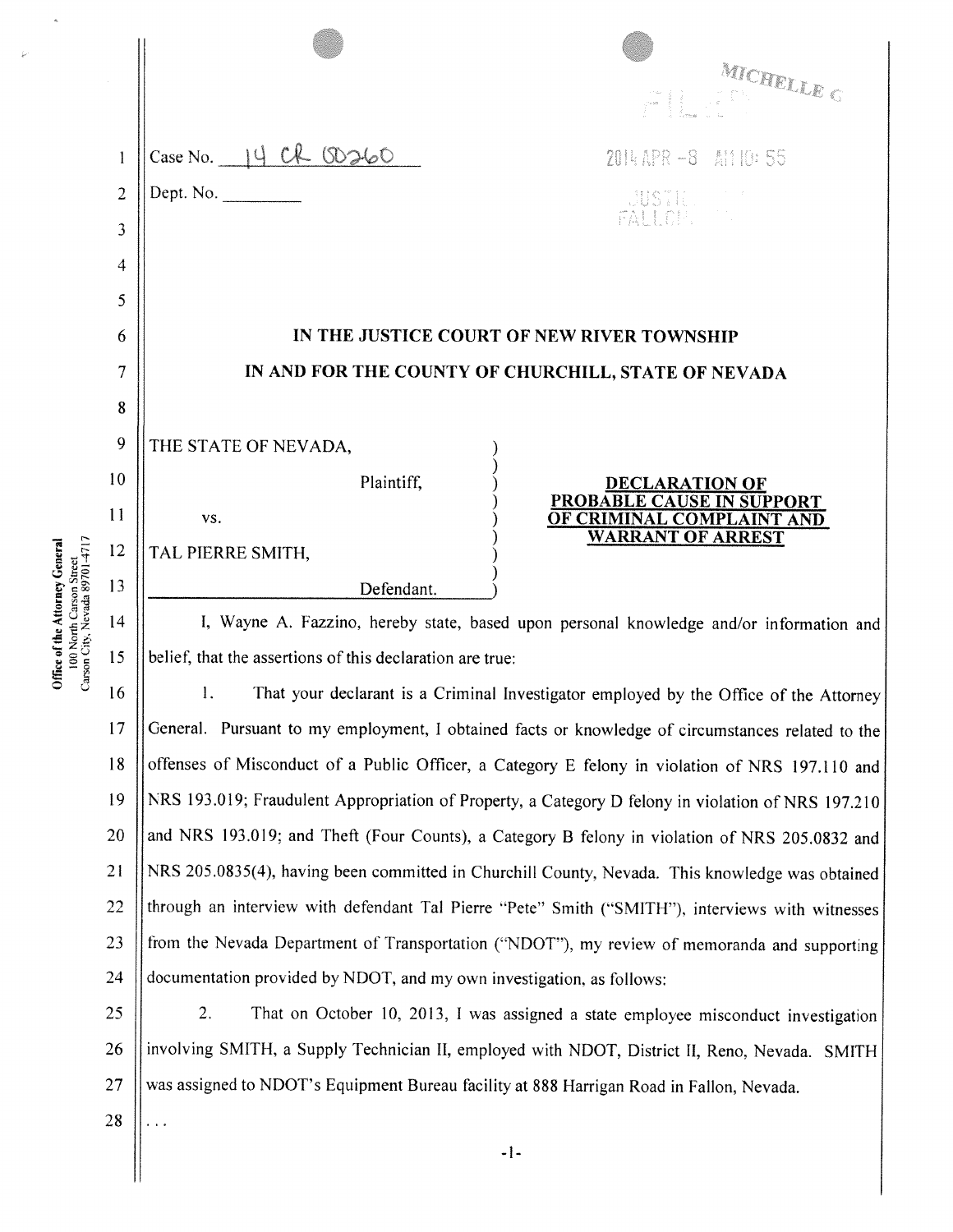3. That pursuant to his employment. SMITH was assigned <sup>a</sup> State of Nevada Procurement  $2$  Card (VISA) reflecting account number 4246 0441 0145 2005. The expiration date is 3/15, and the 3 Tax Exemption number on the card is 88-6000022. The card lists the name "Pete Smith NDOT."

4 | 4. That NDOT provided information to indicate SMITH used his assigned NDOT credit 5 card to purchase tools and equipment that cannot be accounted for. This matter came to the attention of 6 | NDOT during the week of October 7, 2013, when a chainsaw was delivered to NDOT's Fallon facility <sup>7</sup> while SMITH was on <sup>a</sup> hunting vacation. When NDOT questioned the purchase, it was discovered the 8 || invoice had been altered to reflect that the Maintenance Shop initiated the order. Additionally, the 9 || reflected purchase item was for a chop saw, not a chainsaw, and therefore more in line with NDOT's  $10$  | purchase tendencies.

11 | 5. That on October 10, 2013, NDOT provided me with an Equipment Division <sup>12</sup> memorandum listing "questionable purchases" made by SMITH during September 2013. Attached to 13  $\parallel$  the list were supporting documents identifying each purchase item.

14 | 6. That on October 11, 2013, I spoke with Catherine "Kathy" Black, an auditing manager 15 || with the Equipment Division at NDOT's Reno offices, located at 310 Galletti Way, Sparks, Nevada. <sup>16</sup> Black informed me she is involved in the audit of SMITH's purchases. She also indicated she would 17 continue to audit SMITH's purchases in order to provide an accurate restitution list.

18 | 7. That on October 14, 2013, I met with Gary Erskine at NDOT, 888 Harrigan Road, <sup>19</sup> Fallon, Nevada. Erskine is <sup>a</sup> Highway Equipment Mechanic Supervisor <sup>I</sup> in NDOT's Fallon <sup>20</sup> Maintenance Bureau. He agreed to provide me with an overview of NDOT's Equipment Bureau and <sup>21</sup> Maintenance Bureau at the Fallon location. He informed me that SMITH is one of two Equipment 22 | Bureau purchasing employees assigned and housed at NDOT's Fallon location. The Equipment Bureau 23 | offices are located across the parking lot from the Maintenance Bureau building where Erskine and the 24 || mechanics are housed. Erskine noted that he and the assigned mechanics requisition equipment and 25 | parts directly from SMITH and the other purchasing employee.

26 | 8. That Erskine described the ordering process for parts and equipment as follows:

27 || a. The Maintenance Bureau requests parts from the Equipment Bureau by office 28  $\parallel$  requisition;

**Office of the Attorney General**<br>100 North Carson Street<br>Carson City, Nevada 89701-4717

 $\mathbf{I}$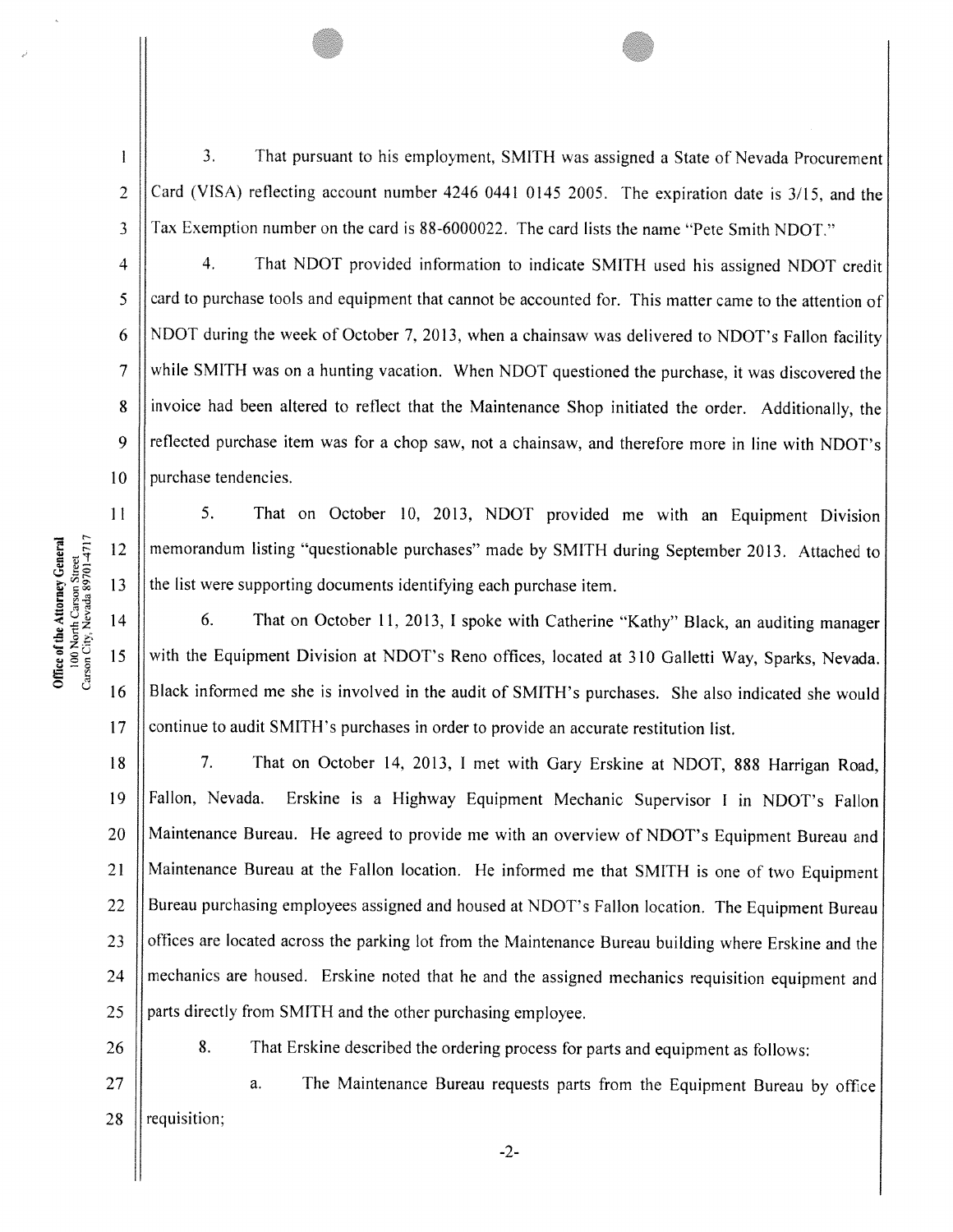$\mathbf{1}$ 

b. Upon receipt of <sup>a</sup> request. SMITH or Rhonda Stauverman. the other purchasing  $2 \parallel$  employee, call distributors and locate, order and pay for the necessary parts and equipment;

3 **c.** Upon receipt by the Equipment Bureau, the equipment is then given to the  $4$  | requestor after the requestor signs for the purchases/inventory:

5 d. Invoices and credit card receipts are subsequently forwarded to the District II 6 Equipment Bureau in Reno for reconciliation.

<sup>7</sup> 9. That Erskine and <sup>I</sup> reviewed Black's memorandum listing questionable purchases made 8 by SMITH. In discussing Item 14, a laptop, Erskine explained he was aware of said purchase because 9 SMITH brought the laptop to him at the end of April or early May 2012, and requested he both remove <sup>10</sup> and install various software programs onto the laptop. SMITH told Erskine he was <sup>g</sup>iving the laptop to II his daughter Amber Smith (now married) who resides in Wells, Nevada. Erskine explained he was not 12 aware at the time that the laptop was purchased with NDOT funds. Following our meeting, I went to 13 Wal-Mart at 1550 Newlands Drive East, Fernley, Nevada, and with the receipt confirmed the laptop 14 Durchase by SMITH. A Wal-Mart manager verified that the laptop was a Hewlett-Packard product.

<sup>15</sup> 10. That on October 14, 2013, <sup>I</sup> called Hewlett-Packard to determine if <sup>a</sup> product warranty 16 card was on file for serial number 5CB2013U57. Customer relations informed me they have no 17 | customer information connected to that serial number.

<sup>18</sup> 11. That on October 23, 2013, <sup>1</sup> called SMITH and advised him <sup>I</sup> had been assigned to 19 | investigate allegations that he purchased and used NDOT property for his personal use. SMITH  $20$  || acknowledged the allegations. I asked him if he was represented by an attorney, and he informed me 21 || that he was not. SMITH indicated he wanted to resolve these matters on his own in order to get this  $22$  || situation behind him. SMITH agreed to an interview.

23 | 12. That on October 24, 2013, I interviewed SMITH in my office. He again confirmed he 24 Wanted to resolve all his NDOT issues and to assist with my investigation. After apprising SMITH of  $25$   $\parallel$  the allegations, I had him sign a Voluntary Statement indicating he was not represented by legal counsel 26 and was voluntarily speaking with me. Together we reviewed an INFORM OF AND WAIVER OF 27 RIGHTS document. SMITH read the document line by line and initialed each line. SMITH informed  $28$  || me he understood his rights and did not want an attorney to be present before or during questioning.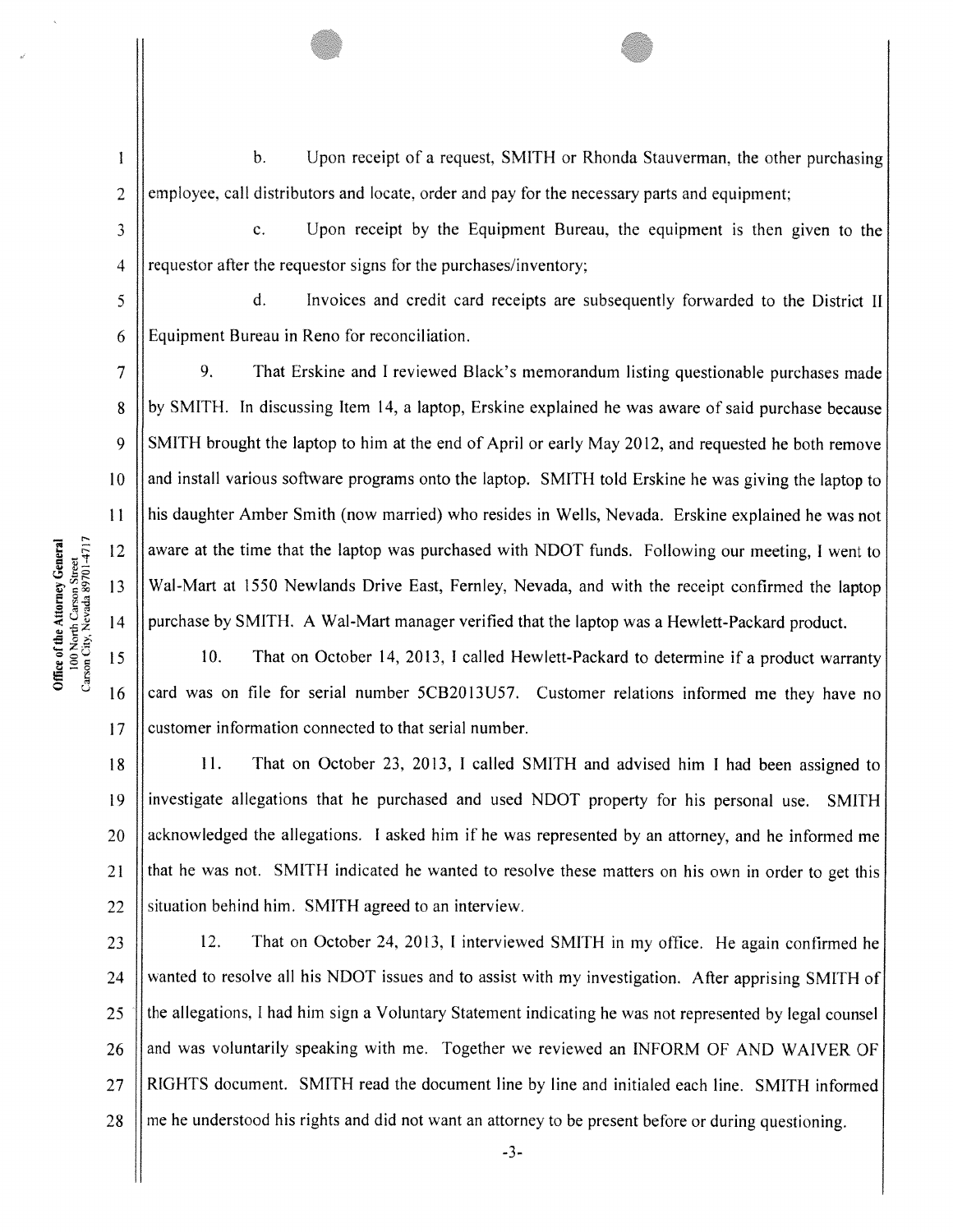$\mathbf{1}$ 

13. That SMITH confirmed he attended an NDOT personne<sup>l</sup> interview on October 17, 2013, 2 during which he was asked questions surrounding the "questionable purchases" he made. SMITH 3 ||informed me he was truthful during the personnel interview and claimed he admitted using the 4 NDOT purchase card to purchase items that he kept for personal use and/or sold for gambling monies.

5 | 14. That although I informed SMITH he was not required to do so, SMITH agreed to release 6 | all "protected" NDOT personnel records to assist me with this investigation. SMITH stated that he had 7 || nothing to hide now. SMITH signed an AUTHORIZATION OF RELEASE OF INFORMATION 8 document.

9 15. That SMITH informed me he has <sup>a</sup> gambling problem and that he used the monies he 10 || generated from NDOT purchases to fund his gambling addiction. He claimed that during the eleven Il years he was with NDOT, he misused his assigned credit card for the pas<sup>t</sup> two and <sup>a</sup> half to three years. <sup>12</sup> He informed me he altered invoices to hide the name of the items he purchased. He acknowledged he 13 Sambled during work hours.

14 | 16. That SMITH informed me he continued to keep his purchases around the five-thousand <sup>15</sup> dollar (\$5,000) level because this was his NDOT purchase card limit. He informed me he would have For 12 and 16 been questioned if his purchases had exceeded this amount. SMITH further informed me that he sold of the sold paramole of the items he purchased. He acknowledged heron and the solution of the solution of the 17 || most of the NDOT purchase items but did retain some tools at his residence. SMITH agreed to 18 Surrender any items he had retained at his residence in order to reduce the restitution amount he 19  $\parallel$  anticipated he would be assessed.

20 | 17. That SMITH informed me he pawned most of the items in the Fallon, Fernley, Dayton, 21 || Carson City and Reno areas. He named many of the local pawn shops during our interview that were 22 || subsequently confirmed and will be discussed further in this declaration. SMITH claimed he generally 23  $\parallel$  obtained \$150 from items he pawned/sold that were valued between \$500 and \$600.

24 | 18. That SMITH also sold NDOT property vis-à-vis a Fallon, Nevada, radio talk show 25 || program called the Trading Post (KVLV radio). SMITH listed NDOT property with the program and 26 || they advertised the items on the air. SMITH claims prospective buyers would call his telephone 27 . . . 28 . . .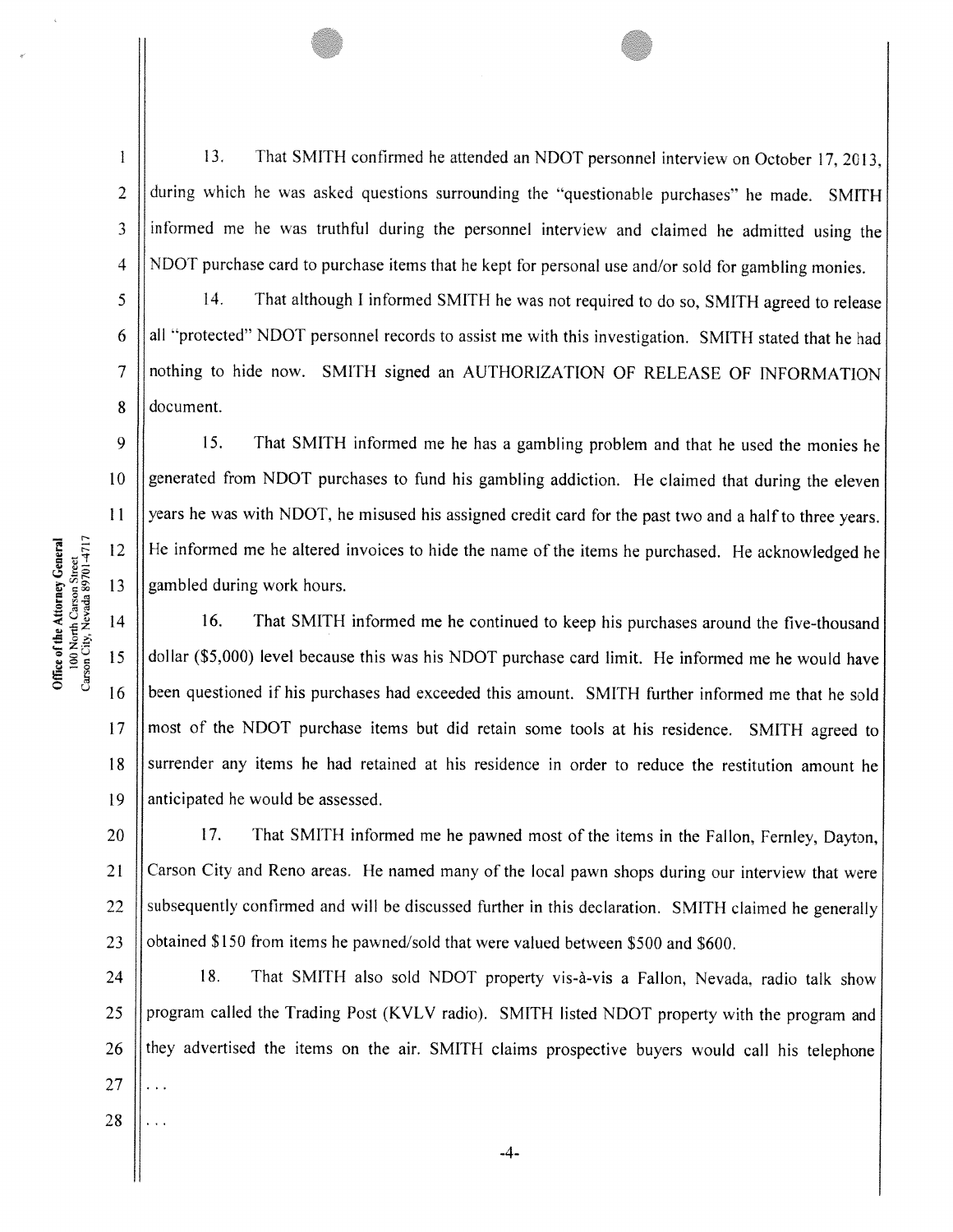I number, and private arrangements were then made to exchange the property for cash. KVLV has since  $2$  ||informed me that they are unable to verify any of SMITH's transactions due to their old computer  $3$  || system.

<sup>4</sup> 19. That SMITH informed me his daughter. Amber Smith. had possession of the Hewlett 5 Packard laptop at her home in Wells, Nevada. He informed me that although she was initially unaware  $6$  || the laptop was stolen property, he has since had a conversation with her informing her that the laptop is 7 || actually NDOT property. On December 5, 2013, SMITH brought the laptop to the Attorney General's 8 | Office at which time he was given a Property Receipt.

 20. That on October 29, 2013, 1 spoke with Detective Jerry Edwards at the Fallon Police Department. Detective Edwards provided me with <sup>a</sup> leadsonline.com document listing pawn and 11 Secondhand store transactions from January 2011 to present in the name of Tal Pierre Smith, 5065 Caleb Drive, Fallon, Nevada. Approximately seventy-six (76) transactions were listed on this document, including the identification of the various businesses where the transactions had occurred. I 14 provided a copy of this document to NDOT to assist them in connecting NDOT property to pawned || property.

16 21. That on November 1, 2013, 1 met with SMITH at his residence for the purpose of 17 collecting any NDOT property he had retained at his home. I received the following NDOT tools and  $\lvert \mathbf{18} \rvert \rvert$  property from the back of a truck parked in SMITH's yard:

| 19  | a.             | One Husqvarna Chain Saw                 | DHVXS0565AA           |
|-----|----------------|-----------------------------------------|-----------------------|
| 20  | b.             | One Husqvarna Chain Saw Orange Box      | No serial number      |
| 21  | C <sub>x</sub> | One Milwaukee Cordless Combo 6 Tool Set | 2696-26               |
| 22  | $d_{\star}$    | Two Milwaukee Wet Dry Vacuum[s]         | Red Box and Brown Box |
| 23  | e.             | One Milwaukee Cordless Grinder          | 2680-20               |
| 24  | f.             | One Milwaukee Cordless Compact Wrench   | 2652-20               |
| 25. | g.             | One DeWalt Circular Saw                 | DC390 <sub>b</sub>    |
| 26  | h.             | One Milwaukee Battery Pack              | $48 - 11 - 1811$      |
| 27  | i.             | One Milwaukee Jobsite Radio             | 2790-20               |
| 28  | j.             | One Gear Wrench 4 PC Scraper Set        | 840066                |
|     |                |                                         |                       |

-5-

**Office of the Attorney General**<br>100 North Carson Street<br>Carson City, Nevada 89701-4717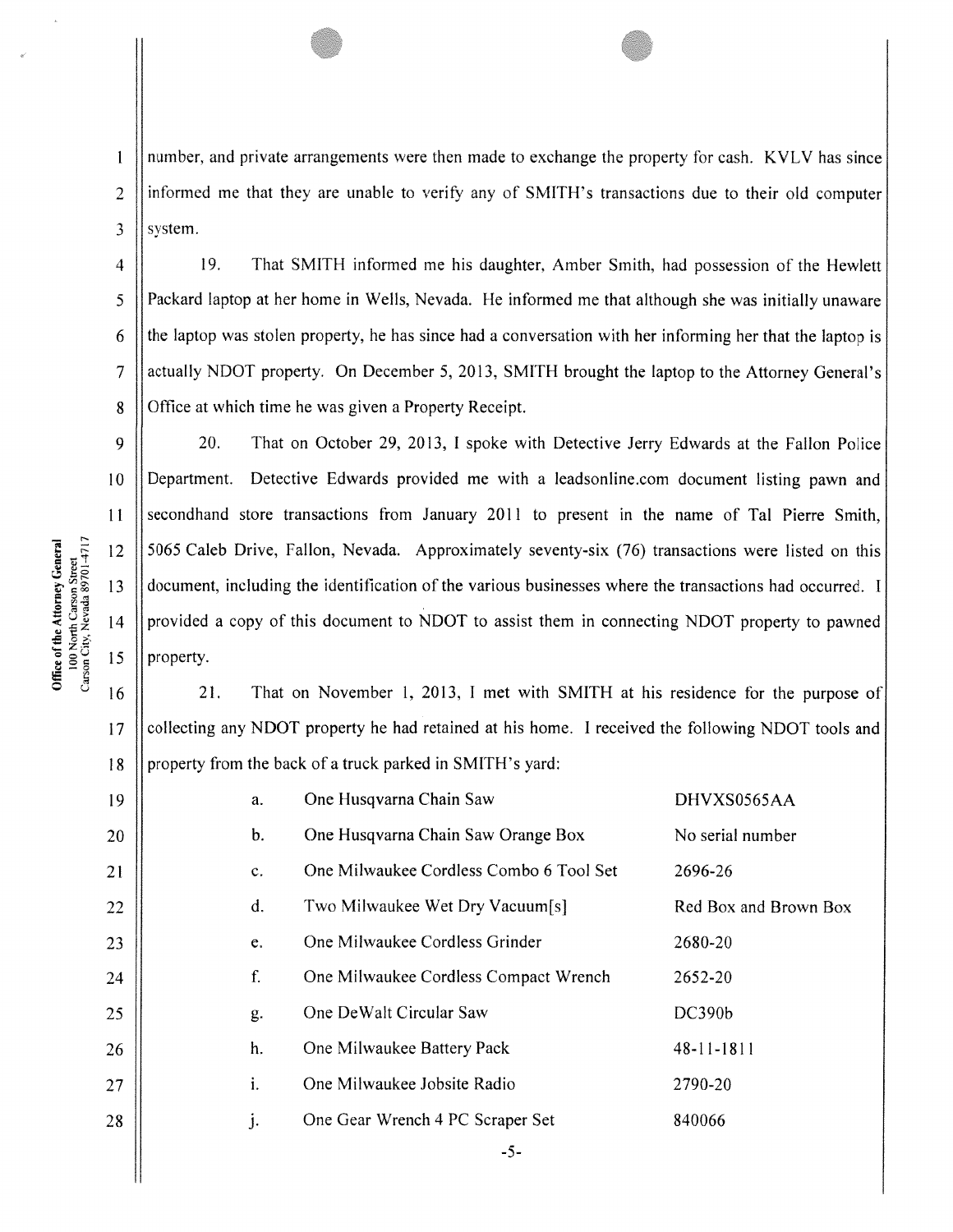k. One Gear Wrench Screwdriver Set 80066 2 | 1. One Grainger Rubber Weather Stripping 5MFNO 3 || m. One Impact Socket Set 1504-FW 4 n. Two AST Sealant Tape Rolls 3PDL9 <sup>5</sup> o. Three Dorite Weather Stripping Rolls 2X595

6 | 22. That prior to leaving SMITH's property, I recorded the above-listed items on an evidence  $7$  Sheet, which SMITH acknowledged by signature. I gave him a yellow carbon copy of the evidence 8 Sheet. With Attorney General Special Investigator Dainelle Harris' assistance, I booked all items for 9 || safekeeping later in the day in the Attorney General's Evidence Room.

10 10 23. That SMITH also provided me with a folder that contained NDOT invoices he retained <sup>11</sup> while he was on vacation and following his termination. Black subsequently told me that these invoices 12 | assisted the auditing team with the identification of items SMITH purchased with his NDOT credit card.

13 | 24. That in comparing the HP laptop serial number, 5CB2013W57, found on the inside of 14 | the laptop, to the serial number on the Wal-Mart receipt, I discovered the receipt had been altered to 15 || reflect the letter "U" in place of the letter "W," On December 10, 2013, I called the Wal-Mart in 16 | Fernley and confirmed the laptop that was purchased there had the same serial number as the laptop 17 || received from SMITH, 5CB2013W57.

18 | 25. That following my meeting at SMITH's house on November 1, 2013, I provided all the <sup>19</sup> invoices <sup>I</sup> had received to Superintendent Mike Stair in Reno, Nevada, to be used in NDOT's protracted  $20$  || audit and for purposes of reconciling questionable invoices and purchases.

21 | 26. That Black has continually kept me apprised as to the status of the NDOT audit. On <sup>22</sup> November 19, 2013. Black called to inform me the audit team had completed the audit of SMITH's 23 | purchases for all of 2013 and for June through December 2012. The total amount of all purchases at 24 | this time, and therefore the total loss to NDOT, was approximately \$89,544.73. On December 4, 2013, 25  $\vert\vert$  I received an email from Black indicating the audit of SMITH's questionable purchases now totaled 26 \$125,002.43.

27 | 27. That on December 13, 2013, I met with Black in Reno to review the list of questionable 28 | purchases and the results of the audit. I observed that the supporting invoices and purchase orders for

**Office of the Attorney General**<br>100 North Carson Street<br>Carson City, Nevada 89701-4717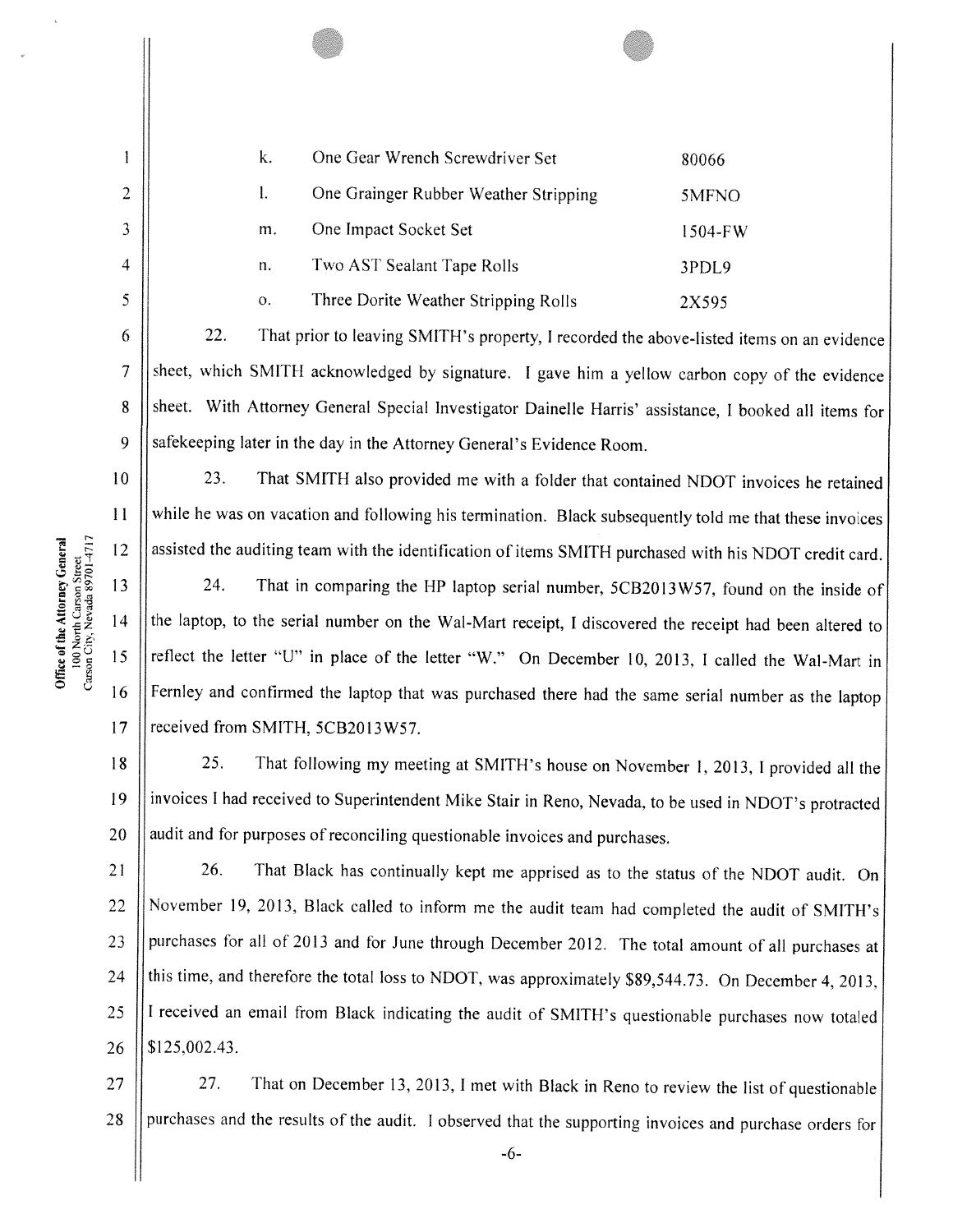$\frac{1}{1}$  the audit were contained in a long line of banker boxes. Black noted that SMITH consistently made 2 all alterations to purchase documents to either mask the true identity of the purchased item or to indicate  $3$  || the item had originated from a non-related work order.

 28. That on December 20, 2013. 1 spoke with Black in reference to the leadsonline.com documents. She informed me purchase invoices in her possession revealed SMITH did not pawn many  $\parallel$  of the items he purchased with his NDOT credit card. There was also some indication SMITH may have purchased construction materials to remodel <sup>a</sup> bathroom. Black further informed me the total loss  $\vert$  to NDOT now exceeded \$150,000.

9 29. That on December 31, 2013, Black called to inform me that the total loss to NDOT from 10 May 2011 through 2013 was approximately \$173,000.

11 | 30. That on February 7, 2014, I received an email from NDOT Equipment Superintendent 12 Michael Stair informing me that the NDOT audit staff had completed the purchasing review related to 13 SMITH. I received an updated spreadsheet with the email and was directed to contact Michael Stair or 14 || Joe Crawford, NDOT Auditor II, with any questions concerning the audit. The final audit total from 15 January 2010 through December 2013 was \$250,639.

16

 $\ddotsc$ 

. . .

. . .

 $\cdots$ 

. . .

. . .

. . .

. . .

. . .

. . .

. . .

. . .

17

18

19

20

21

22

23

24

25

26

27